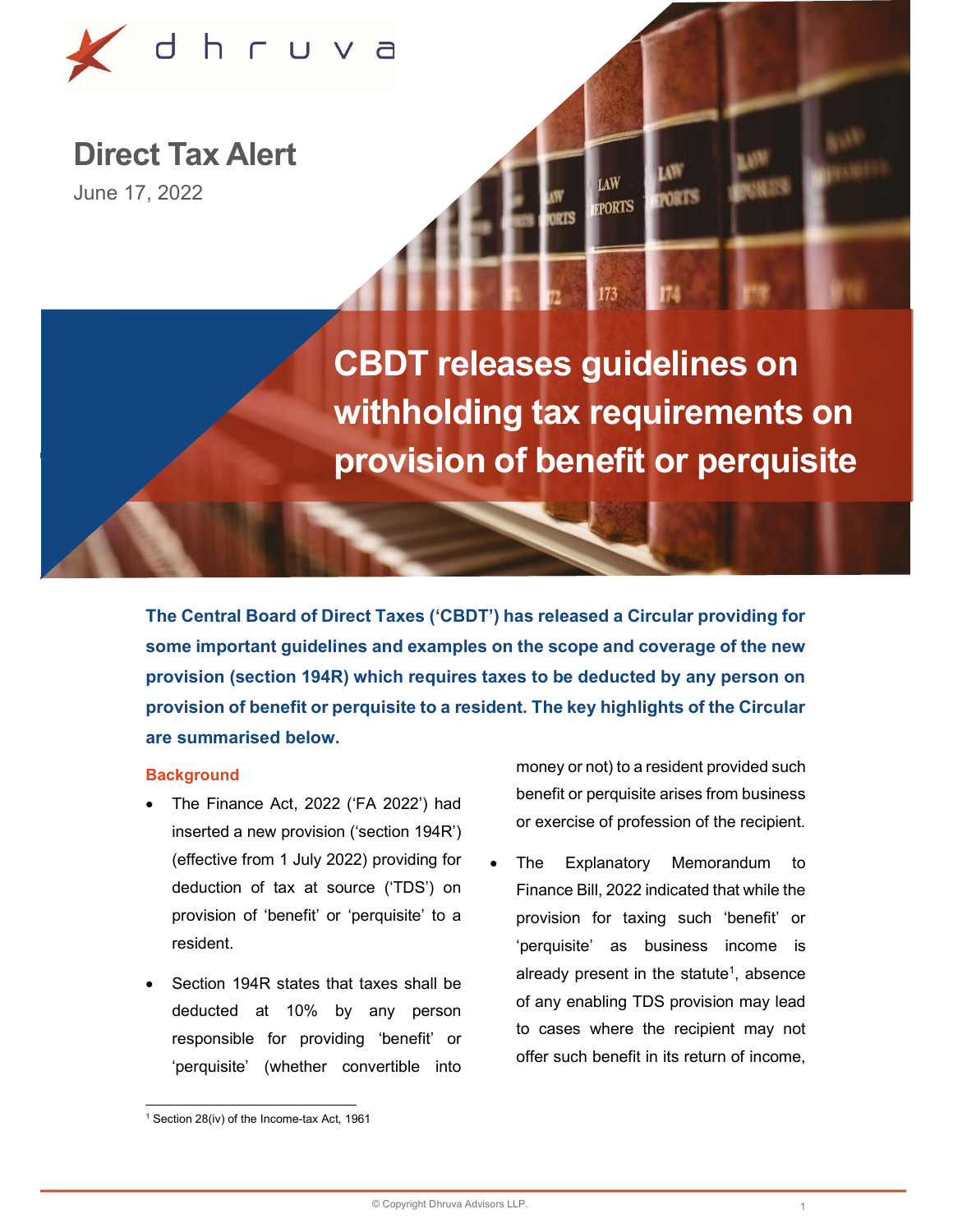

perhaps in absence of any legal / documentary trail. Section 194R was thus inserted with an objective to widen and deepen the tax base.

- The amendment is expected to impact a wide range of industries (FMCG, retail, automobiles, pharma, etc.) and business models including, for example, a dealer/distributor model where typically several incentives are provided by the company to their dealers and distributors either voluntarily or as part of their commercial arrangement.
- Pursuant to this amendment, there were few concerns on what qualifies as a 'benefit' or a 'perquisite' in order to be covered within the ambit of section 194R. This is largely because the terms 'benefit' and 'perquisite' are not only subject matter of legal interpretation but whether an item is in nature of 'benefit' or 'perquisite' will also depend on specific facts and circumstances of each case.
- Considering the above, the CBDT has issued a Circular<sup>2</sup> which provides some guidelines and examples on the scope and coverage of section 194R in the form of 10 Questions and Answers. The Circular has been issued in exercise of the powers conferred by section 194(2). Section 194(2) provides that the CBDT may, with the previous approval of the Central Government, issue guidelines for the purpose of removing the difficulty which arises in giving effect of section

194R. Further, section 194R(3) provides that such guidelines shall be laid before each House of Parliament and shall be binding on the income-tax authorities and on the person providing any such 'benefit' or 'perquisite'.

 The key highlights of the Circular are summarised in the ensuing paragraphs.

# Taxability in hands of recipient - whether relevant?

- The Circular provides that the obligation to deduct tax under section 194R is not contingent on whether the amount of benefit or perquisite would be taxable in the hands of recipient. Once it is established that a 'benefit' or 'perquisite' is being provided, there is an obligation to deduct TDS irrespective of the tax treatment of such receipt in the hands of the recipient.
- The Circular further provides that even if the benefit to the recipient is in the form of a capital asset (say car, land, etc.), the TDS obligation under section 194R would still be applicable.

## Benefit or perquisite in monetary terms – Whether TDS applies?

 The Circular provides that section 194R will be applicable not only for payments which are wholly in kind but also for payments which are in cash or partly in cash and partly in kind.

 $2$  Circular no 12 of 2022 dated 16<sup>th</sup> June 2022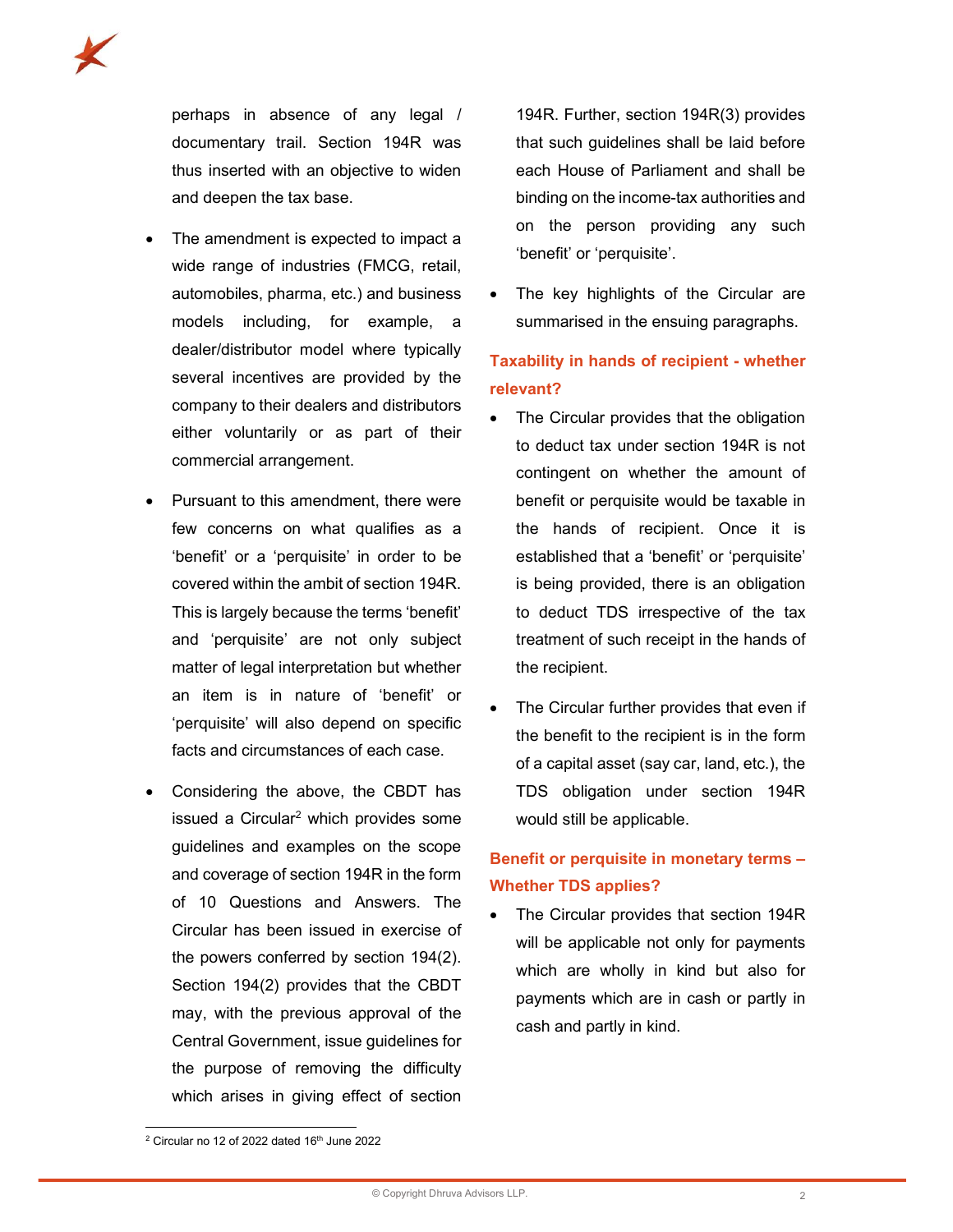#### Valuation of benefit or perquisite

- As per the Circular, the valuation would be based on the fair market value of 'benefit' or 'perquisite' except in following cases:
	- ‒ If the benefit / perquisite has been purchased by the payer, the purchase price will be the value of benefit/perquisite for TDS purposes

If the 'benefit' or 'perquisite' is in respect of items which are manufactured by the payer, then the price which the payer would otherwise charge to the customer will be the value of 'benefit' or 'perquisite' for TDS purposes. It is clarified that GST will not be included for the purpose of valuation.

### Sales discounts, cash discounts, rebates – Whether benefit or perquisite?

- The Circular acknowledges that discounts / rebates represent nothing but a lesser realisation of the sale price and consequentially a reduction in purchase cost of the customer.
- The Circular thereafter states that though such discounts would be in the nature of benefit, however, to alleviate the difficulty of the seller, no TDS is required to be deducted under section 194R on sales discount, cash discount and rebates allowed to customers.

### Sales promotion schemes (Buy One Get One type of schemes, etc.)

 The Circular provides that if free items (say 2 items) are provided on purchase of other items (say 10 items), then the seller is in substance selling 12 items at the price of 10 items. In such a case, the Circular provides that no TDS is required to be deducted on the 'benefit' (i.e. the free items) which the buyer would have received on its purchase.

- However, the Circular further provides that this relaxation will not apply if incentive is provided in cash or kind (thereby differentiating it from Buy One Get One type of schemes). As per the Circular, section 194R will trigger in the following illustrative cases:
	- ‒ Providing incentives (other than discount or rebates) in form of cash or kind such as car, TV, computer, gold coins, mobile phones, etc.
	- ‒ Sponsoring a trip on achieving certain milestones / targets
	- ‒ Providing free tickets to an event
	- ‒ Providing free samples to medical practitioners

# Reimbursement of Out-of-Pocket expenses ('OPE') – whether benefit or perquisite?

- As per the Circular, if any expenditure (which is the liability of the person carrying on business) is met by or reimbursed by some other person, the same would be regarded as 'benefit' or 'perquisite' for the person who had the primary liability of incurrence.
- The Circular has explained this situation by way of an example of reimbursement of travel expenses of a consultant by its client. According to the Circular, the travel expenses would generally be an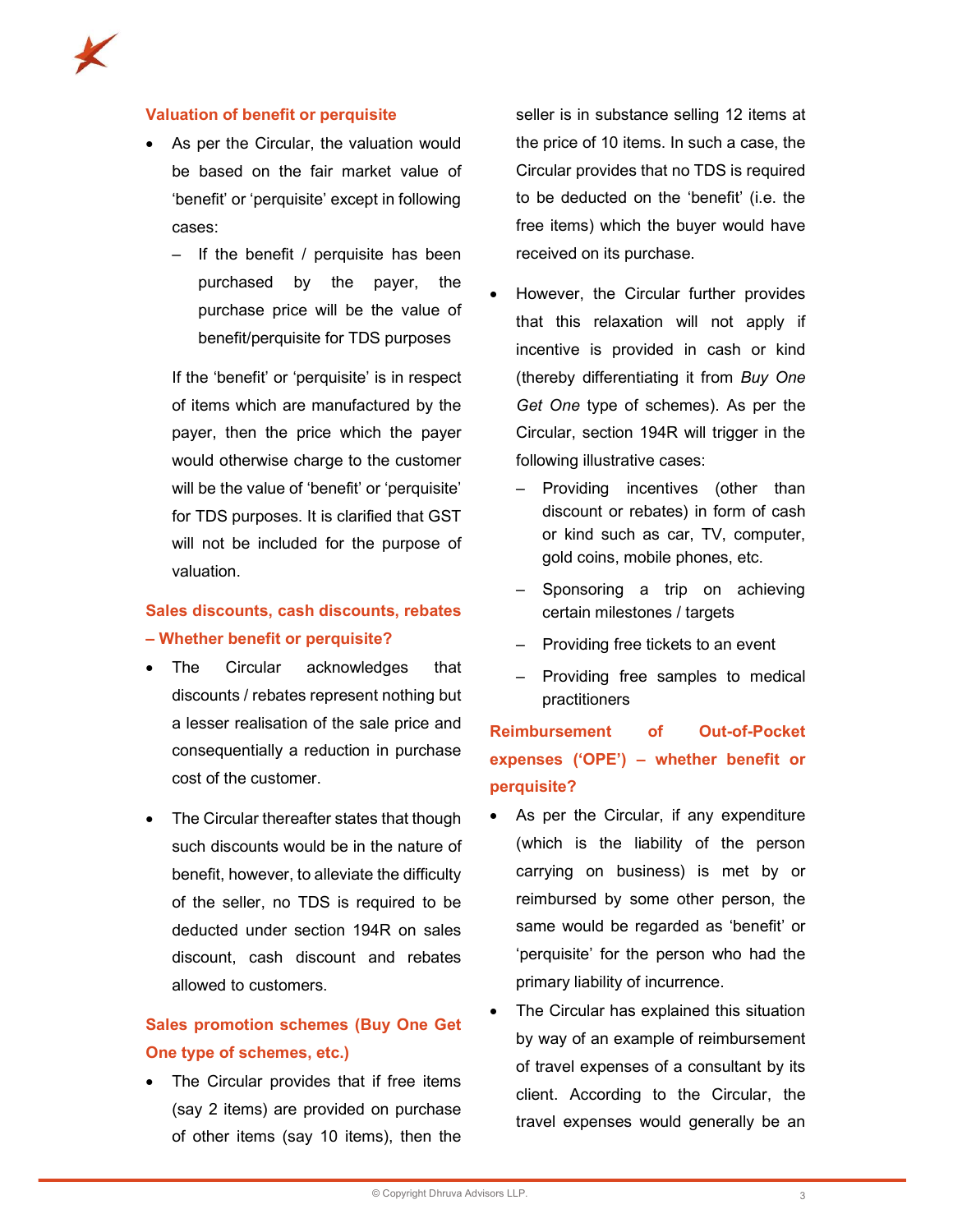

allowable business expenditure of the consultant. However, if the same is reimbursed by the client of the consultant, the same would be regarded as benefit/perquisite liable for deduction of tax under section 194R.

 However, the Circular thereafter clarifies that if the travel bills are in the name of the client, paid by the consultant and thereafter reimbursed by the client then the same will not be considered as a 'benefit' / 'perquisite' and therefore there would not be any requirement to deduct taxes.

#### Dealer/business conferences

- The Circular provides that expenditure pertaining to dealer/business conferences will not be considered as a 'benefit' or a 'perquisite' if such conferences are held with the primary object to educate dealers/customers on the following:
	- Launch of new product
	- ‒ Obtaining orders from dealers/customers
	- ‒ Teaching new sales techniques to dealers
	- ‒ Addressing queries of dealers
	- ‒ Reconciliation of accounts of dealers
- The Circular, however, provides such conferences should not be in nature of incentive / benefits only for few select dealers/customers who have achieved their targets.
- The Circular thereafter provides that the following expenditure would be

considered as benefit or perquisite for purposes of section 194R:

- ‒ Expense attributable to leisure trip or leisure component even if it is incidental to the dealer conference
- Expenditure incurred for family members accompanying the person attending the conference
- ‒ Expenditure on participants for days which are either prior or beyond the conference dates.

# Ensuring TDS compliances when benefit/perquisite is in kind or partly in cash and partly in kind

- Section 194R provides that in cases where benefit/perquisite is wholly in kind or partly in cash and partly in kind and if part of the cash is not sufficient to meet the TDS liability, the person responsible for providing such benefit/perquisite must ensure that taxes have been paid before releasing the benefit/perquisite.
- Towards this, the Circular provides that the tax deductor can rely on the declaration from the recipient that appropriate taxes have been discharged along with a copy of the advance tax payment challan. The advance tax challan number can then be linked to the TDS return to be filed by the deductor.
- Alternatively, the Circular provides an option to the tax deductor to himself deduct taxes under section 194R of the Act even in cases where the benefit/perquisite is provided in kind.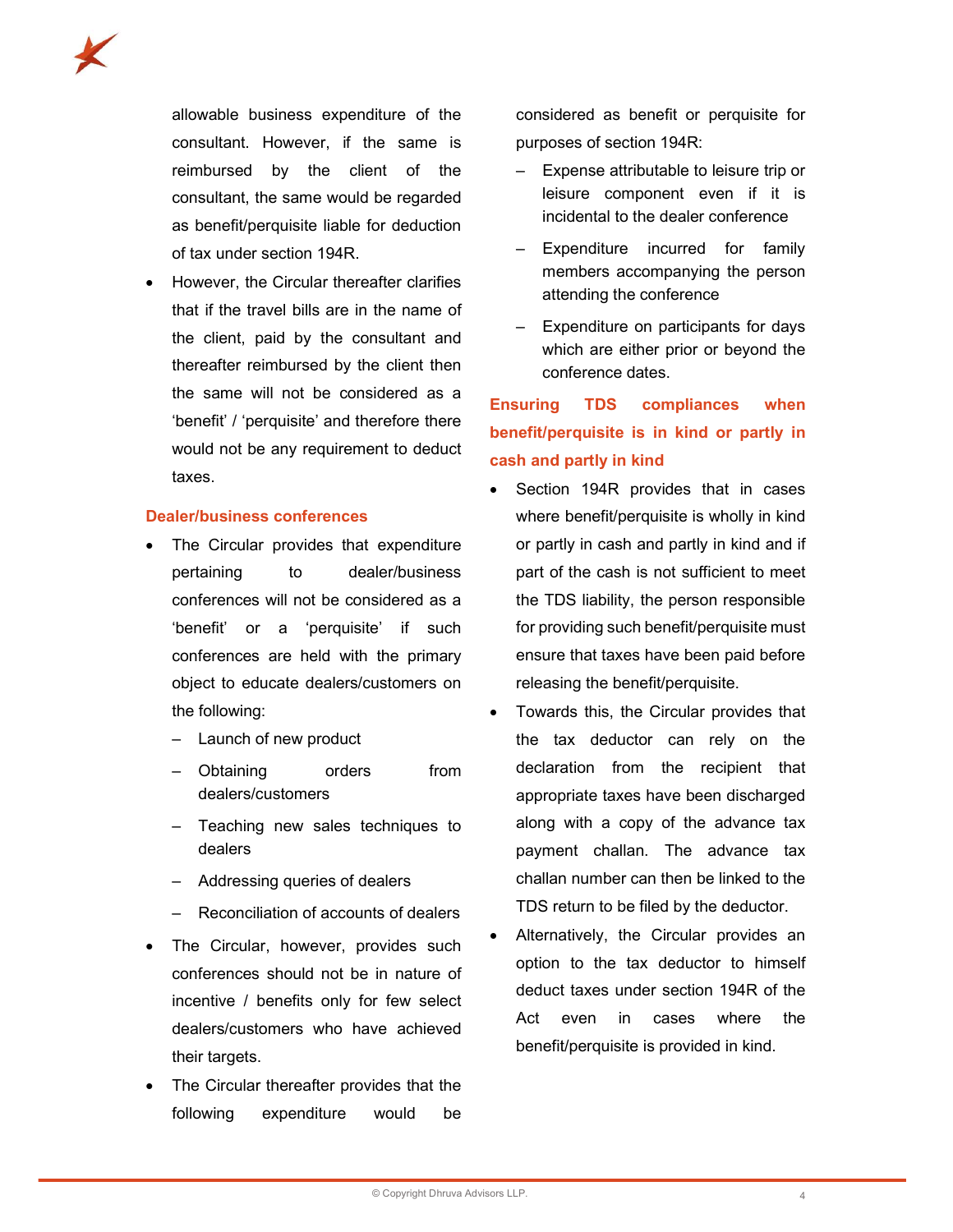

# Computation of de minimis limit of INR 20,000

- Section 194R does not apply in case of a resident where the value or aggregate of value of the benefit or perquisite provided or likely to be provided to such resident during the financial year does not exceed INR 20,000. Given that this provision is effective from 1 July 2022, there were certain doubts on how the limit of INR 20,000 is to be computed for FY 2022- 23.
- The Circular clarifies that if the total value of benefit/perquisite provided to a resident is likely to exceed INR 20,000 during FY 2022-23 (including the period upto 30 June 2022), section 194R will apply on any benefit/perquisite provided on or after 1 July 2022.

### Dhruva Comments

The timely Circular issued by the CBDT provides for some welcome clarifications on many of the areas where apprehensions were expressed on the scope and coverage of section 194R. However, there are certain aspects of the Circular which appear to be at divergence as compared to the legal positions upheld by the Courts.

For instance, section 194R applies to a benefit/perquisite whether convertible into money or not. The Circular states that even if the 'benefit' or 'perquisite' is wholly or partly in money, then also it is covered by section 194R<sup>3</sup>. The expression 'whether convertible into money or not' was analysed by the

Supreme Court in the case of Mahindra and Mahindra Ltd<sup>4</sup> in the context of section 28(iv) of the Act wherein the Supreme Court held that to invoke Section 28(iv), the benefit which is received has to be in some other form rather than in the shape of money.

Further, the Circular provides that free distribution of samples, which are not for sale, to medical practitioners also constitutes benefit/ perquisite. In our view, it is arguable that there can be no personal benefit to the medical practitioner on receipt of the samples, which would be used by them to be given to patients who are likely to benefit from their use. In this regard, useful reference may be drawn from the judgement of the Supreme Court in case of Eskayef v.  $CIT<sup>5</sup>$  wherein the Court has held that expenditure on distribution of free samples constitutes an advertisement or a sales promotion expense for the company.

The Memorandum to Finance Bill 2022 highlights the scenario of non-reporting of transactions taxable under Section 28(iv) and then, introduces Section 194R to catch hold of such transactions. The Circular provides that the TDS provisions of Section 194R would apply, irrespective of taxability in the hands of the recipient or the section under which the benefit or perquisite would be taxable. The Circular therefore seems to enlarge the scope of provisions beyond the legislative intention as expressed in Memorandum and hence taxpayers may be

<sup>&</sup>lt;sup>3</sup> If the benefit is paid in form of money, it may be covered under some other provisions of Chapter XVII-B of the Act

<sup>4</sup> [2018] 404 ITR 1 (SC)

<sup>5</sup> [2000] 245 ITR 116 (SC)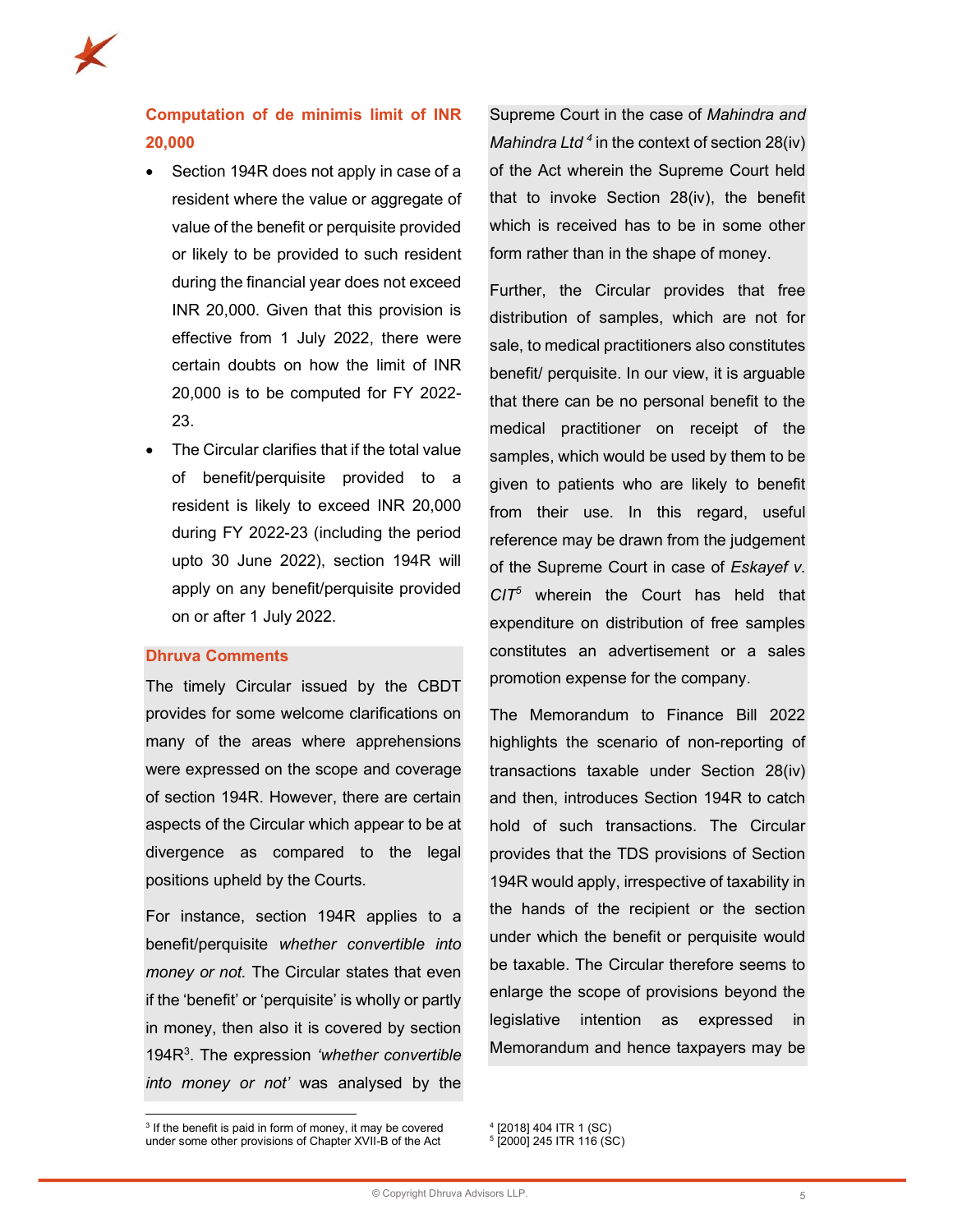

justified in taking positions contrary to what is expressed by the Circular.

Further, section 28(iv) levies tax on value of benefit or perquisite arising from business or exercise of a profession. In absence of any specific valuation mechanism available under section 28(iv), whether the Circular indirectly enforces valuation mechanism also for the recipient? A question may arise as to whether the recipient of benefit or perquisite can adopt a valuation different from the value of benefit or perquisite reported in TDS returns, for the purpose of computation of its income.

It is common for companies to launch sales promotion schemes for dealers and distributors. Such schemes may provide for distribution of certain items on achievement of varying sales targets. As per the Circular, distribution of items in kind like mobile phones, laptops, etc. on achievement of certain milestones are regarded as benefit / perquisite and therefore exigible to TDS under section 194R. One may want to explore whether a distinction can be made between such benefits for which the recipient is contractually entitled vis-à-vis a situation where such benefits are provided voluntarily / ex-gratia and over and above what the recipient is otherwise entitled to.

Further, in respect of dealer conferences, the Circular states that the benefit or perquisite would extend to expenditure attributable to 'leisure component' even if it is incidental to the dealer / business conference. Determining 'leisure component' of a dealer / business conference and then allocating it to individual dealers would present significant practical difficulties and subjectivities. This position to attribute some part of conference expenditure towards leisure trip or leisure component and thereby deducting TDS on the same also appears to be a bit far-fetched and contrary to the well accepted legal position. One would have expected that some leeway should have been provided in this regard.

Furthermore, the position adopted in the Circular treating reimbursement of OPE expenses as a benefit / perquisite for the recipient also appears to be arbitrary and will only add on the difficulties and compliance burden for the payer. This may cover a large array of services providers like consultants, advisors, lawyers, etc.

Given that the amendment is effective from 1 July 2022, it is imperative for taxpayers to analyse and identify transactions which would be liable for TDS under section 194R. Non-deduction of TDS would not only lead to disallowance of expenditure but could also lead to interest and penal implications.

It is a well-accepted principle of interpretation that a Circular binds the taxpayers only if it is favourable to taxpayers and not in cases where it is inconsistent with the correct legal position. However, it should be noted that this Circular has been issued in exercise of the powers conferred under section194(2). A combined reading of section 194(2) and section 194(3) may suggest that the Circular shall be binding on the income-tax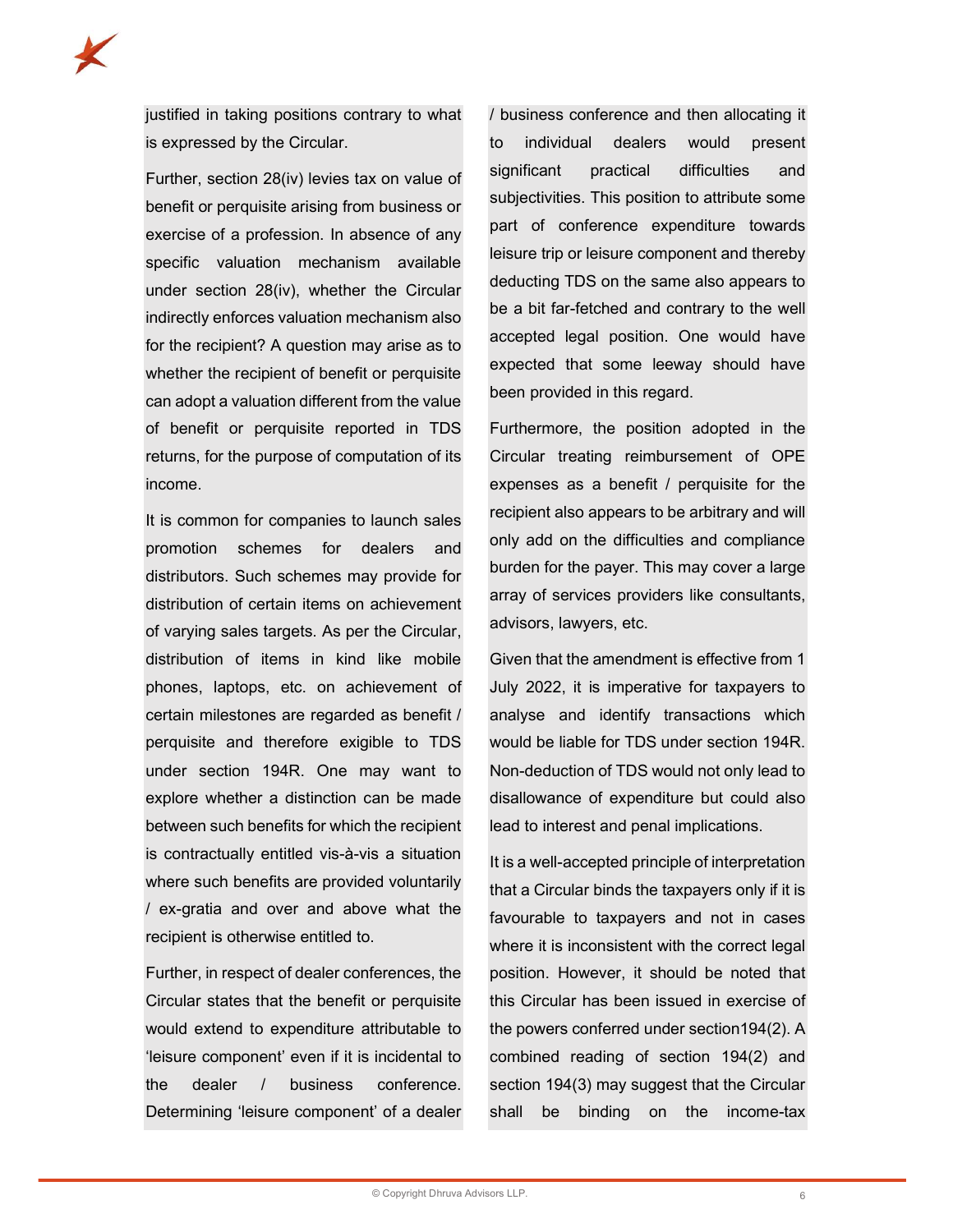

authorities and on the person providing any such benefit or perquisite, provided it has been issued for removal of difficulty and laid before each house of Parliament. Thus, if certain provisions of the Circular are not for the purpose of removing any difficulty but are perceived to enlarge the scope of section 194R, then a view could be taken that the Circular, to that limited extent, may not be binding on the taxpayer.

Therefore, taxpayers wishing to take positions contrary to the Circular would need to undertake a fact-specific analysis before concluding on the applicability or otherwise of section 194R in their case.

Contributors:

Saurabh Shah (Principal)

Bhakti Maru (Senior Associate)

Rushi Shah (Senior Associate)

For any queries in relation to this tax alert, please feel free to reach out.